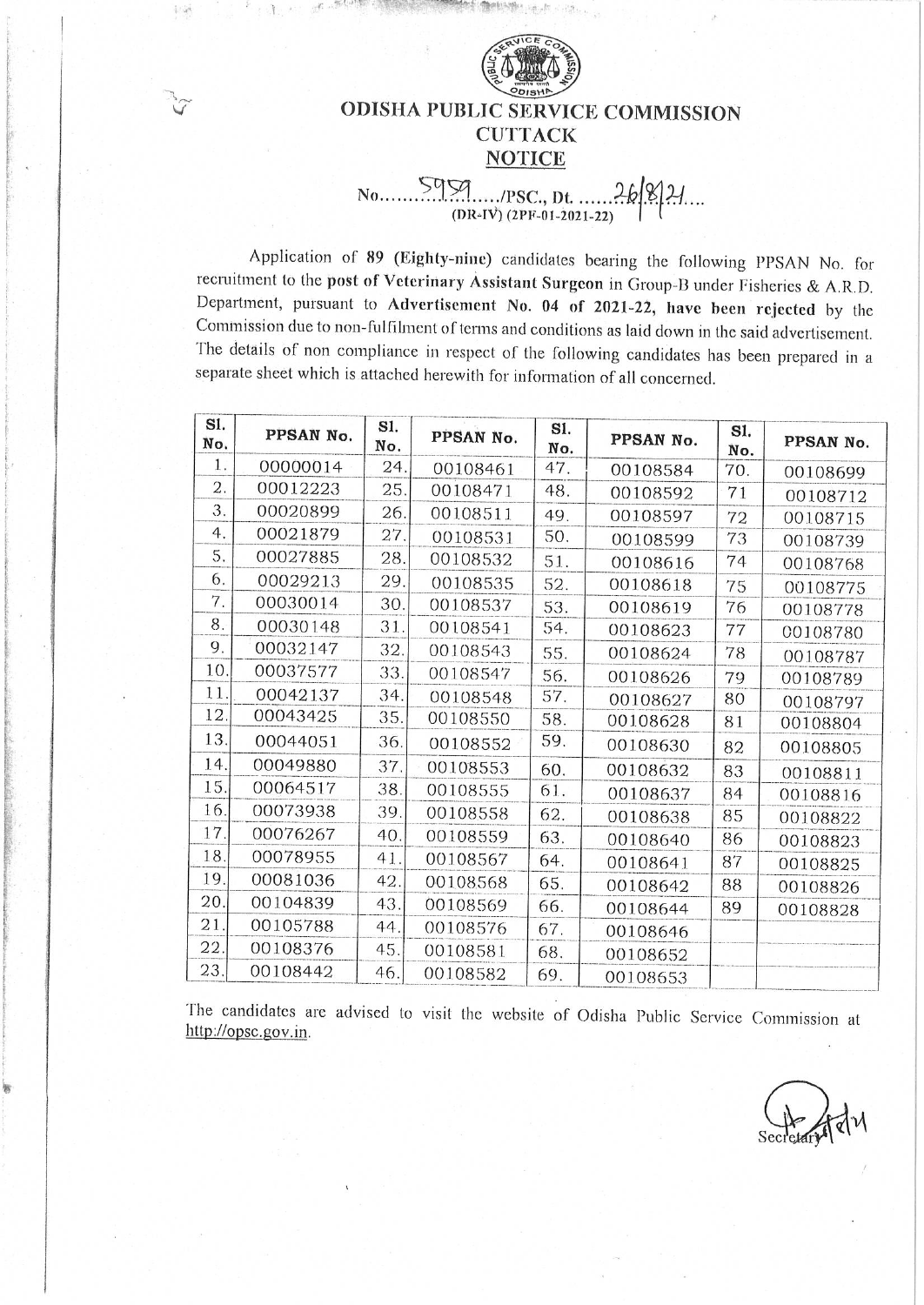

| SL.NO.                   | <b>PPSAN</b> | <b>APPLICANT NAME</b>      | <b>GROUND ON WHICH REJECTED</b> (Incomplete Application)      | <b>REMARK</b>    |
|--------------------------|--------------|----------------------------|---------------------------------------------------------------|------------------|
| $\mathbf{1}$             | 00000014     | <b>JAYAPRAKASH GURU</b>    | Personal Details, Address Details, Qualification Details,     | $\boldsymbol{X}$ |
|                          |              |                            | Examination Fees, Not Uploaded (Photo,                        |                  |
|                          |              |                            | Registration Certificate Under The Odisha Veterinary          |                  |
|                          |              |                            | Practitioners Act 1970)                                       |                  |
| $\overline{2}$           | 00012223     | <b>BIKASH CHANDRA JENA</b> | Personal Details, Address Details, Qualification Details,     | $\boldsymbol{X}$ |
|                          |              |                            | Examination Fees, Not Uploaded (Photo,                        |                  |
|                          |              |                            | Registration Certificate Under The Odisha Veterinary          |                  |
|                          |              |                            | Practitioners Act 1970)                                       |                  |
| 3                        | 00020899     | HANAKA SRAMBUTIKA          | Personal Details, Address Details, Qualification Details, Not | $\boldsymbol{X}$ |
|                          |              |                            | Uploaded (Photo,                                              |                  |
|                          |              |                            | Registration Certificate Under The Odisha Veterinary          |                  |
|                          |              |                            | Practitioners Act 1970)                                       |                  |
| $\overline{\mathcal{L}}$ | 00021879     | RAMA CHANDRA BATE          | Personal Details, Address Details, Qualification Details, Not | $\boldsymbol{X}$ |
|                          |              |                            | Uploaded (Photo,                                              |                  |
|                          |              |                            | Registration Certificate Under The Odisha Veterinary          |                  |
|                          |              |                            | Practitioners Act 1970)                                       |                  |
| 5                        | 00027885     | SARASWATEE MAHANKUDA       | Personal Details, Address Details, Qualification Details,     | $\boldsymbol{X}$ |
|                          |              |                            | Examination Fees, Not Uploaded (Photo,                        |                  |
|                          |              |                            | Registration Certificate Under The Odisha Veterinary          |                  |
|                          |              |                            | Practitioners Act 1970)                                       |                  |
| 6                        | 00029213     | <b>JAYANTI HEMBRAM</b>     | Personal Details, Address Details, Qualification Details, Not | $\boldsymbol{X}$ |
|                          |              |                            | Uploaded (Photo,                                              |                  |
|                          |              |                            | Registration Certificate Under The Odisha Veterinary          |                  |
|                          |              |                            | Practitioners Act 1970)                                       |                  |
| 7                        | 00030014     | <b>MANAS DALEI</b>         | Personal Details, Address Details, Qualification Details, Not | $\boldsymbol{X}$ |
|                          |              |                            | Uploaded (Photo,                                              |                  |
|                          |              |                            | Registration Certificate Under The Odisha Veterinary          |                  |
|                          |              |                            | Practitioners Act 1970)                                       |                  |
| 8                        | 00030148     | <b>BACHAN KUMAR DEHURY</b> | Personal Details, Address Details, Qualification Details, Not | $\boldsymbol{X}$ |
|                          |              |                            | Uploaded (Photo,                                              |                  |
|                          |              |                            | Registration Certificate Under The Odisha Veterinary          |                  |
|                          |              |                            | Practitioners Act 1970)                                       |                  |
| 9                        | 00032147     | <b>BHOKRE ORAM</b>         | Personal Details, Address Details, Qualification Details, Not | $\boldsymbol{X}$ |
|                          |              |                            | Uploaded (Photo,                                              |                  |
|                          |              |                            | Registration Certificate Under The Odisha Veterinary          |                  |
|                          |              |                            | Practitioners Act 1970)                                       |                  |
| 10                       | 00037577     | <b>DEBASHISH PRADHAN</b>   | Personal Details, Address Details, Qualification Details,     | $\boldsymbol{X}$ |
|                          |              |                            | Examination Fees, Not Uploaded (Photo,                        |                  |
|                          |              |                            | Registration Certificate Under The Odisha Veterinary          |                  |
|                          |              |                            | Practitioners Act 1970)                                       |                  |
| 11                       | 00042137     | KALIA DALAI                | Personal Details, Address Details, Qualification Details, Not | $\boldsymbol{X}$ |
|                          |              |                            | Uploaded (Photo,                                              |                  |
|                          |              |                            | Registration Certificate Under The Odisha Veterinary          |                  |
|                          |              |                            | Practitioners Act 1970)                                       |                  |
| 12                       | 00043425     | PRASHANTA KUMAR SINGH      | Personal Details, Address Details, Qualification Details, Not | $\boldsymbol{X}$ |
|                          |              |                            | Uploaded (Photo,                                              |                  |
|                          |              |                            | Registration Certificate Under The Odisha Veterinary          |                  |
|                          |              |                            | Practitioners Act 1970)                                       |                  |
| 13                       | 00044051     | PHANI BHUSAN SETHY         | Personal Details, Address Details, Qualification Details, Not | $\boldsymbol{X}$ |
|                          |              |                            | Uploaded (Photo,                                              |                  |
|                          |              |                            | Registration Certificate Under The Odisha Veterinary          |                  |
|                          |              |                            | Practitioners Act 1970)                                       |                  |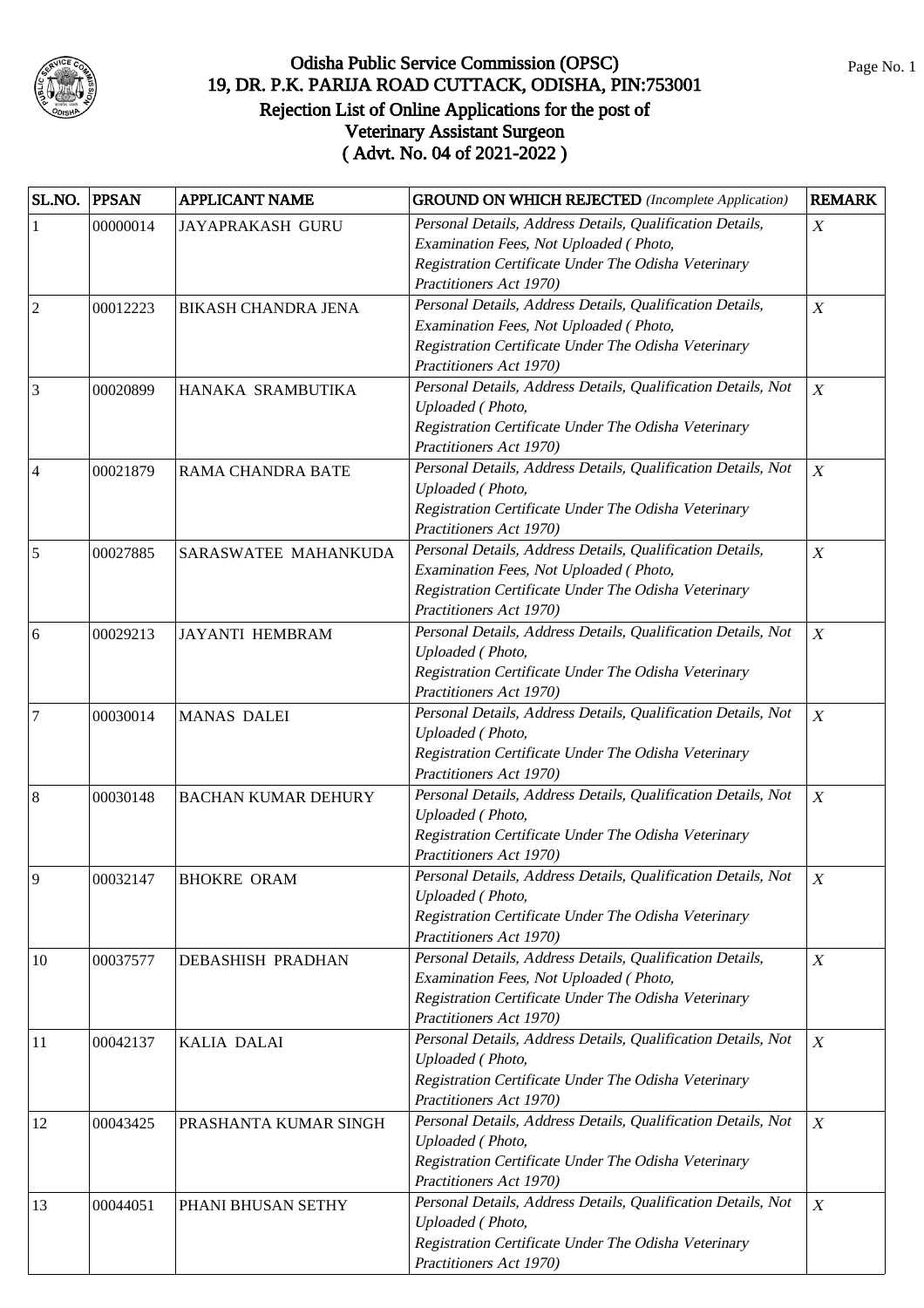

| SL.NO. | <b>PPSAN</b> | <b>APPLICANT NAME</b>      | <b>GROUND ON WHICH REJECTED</b> (Incomplete Application)                        | <b>REMARK</b>    |
|--------|--------------|----------------------------|---------------------------------------------------------------------------------|------------------|
| 14     | 00049880     | <b>GOPABANDHU MAJHI</b>    | Personal Details, Address Details, Qualification Details, Not                   | X                |
|        |              |                            | Uploaded (Photo,                                                                |                  |
|        |              |                            | Registration Certificate Under The Odisha Veterinary                            |                  |
|        |              |                            | Practitioners Act 1970)                                                         |                  |
| 15     | 00064517     | HEMSAGAR MAHANANDA         | Personal Details, Address Details, Qualification Details, Not                   | $\boldsymbol{X}$ |
|        |              |                            | Uploaded (Photo,                                                                |                  |
|        |              |                            | Registration Certificate Under The Odisha Veterinary                            |                  |
|        |              |                            | Practitioners Act 1970)                                                         |                  |
| 16     | 00073938     | <b>BIKASH CHANDRA BHOI</b> | Personal Details, Address Details, Qualification Details, Not                   | $\boldsymbol{X}$ |
|        |              |                            | Uploaded (Photo,                                                                |                  |
|        |              |                            | Registration Certificate Under The Odisha Veterinary                            |                  |
|        |              |                            | Practitioners Act 1970)                                                         |                  |
| 17     | 00076267     | <b>GYANINDRA SAMAL</b>     | Personal Details, Address Details, Qualification Details,                       | $\boldsymbol{X}$ |
|        |              |                            | Examination Fees, Not Uploaded (Photo,                                          |                  |
|        |              |                            | Registration Certificate Under The Odisha Veterinary                            |                  |
|        |              |                            | Practitioners Act 1970)                                                         |                  |
| 18     | 00078955     | <b>ABHISEK NAYAK</b>       | Personal Details, Address Details, Qualification Details, Not                   | $\boldsymbol{X}$ |
|        |              |                            | Uploaded (Photo,                                                                |                  |
|        |              |                            | Registration Certificate Under The Odisha Veterinary                            |                  |
|        |              |                            | Practitioners Act 1970)                                                         |                  |
| 19     | 00081036     | BEHERA PRASANT KUMAR       | Personal Details, Address Details, Qualification Details, Not                   | $\boldsymbol{X}$ |
|        |              |                            | Uploaded (Photo,                                                                |                  |
|        |              |                            | Registration Certificate Under The Odisha Veterinary                            |                  |
|        |              |                            | Practitioners Act 1970)                                                         |                  |
| $20\,$ | 00104839     | BASANTA KUMAR MAHANTA      | Personal Details, Address Details, Qualification Details,                       | $\overline{X}$   |
|        |              |                            | Examination Fees, Not Uploaded (Photo,                                          |                  |
|        |              |                            | Registration Certificate Under The Odisha Veterinary                            |                  |
|        |              |                            | Practitioners Act 1970)                                                         |                  |
| 21     | 00105788     | <b>BIJAY KUMAR HEMBRAM</b> | Personal Details, Address Details, Qualification Details, Not                   | $\boldsymbol{X}$ |
|        |              |                            | Uploaded (Photo,                                                                |                  |
|        |              |                            | Registration Certificate Under The Odisha Veterinary<br>Practitioners Act 1970) |                  |
|        |              |                            | Personal Details, Address Details, Qualification Details, Not                   |                  |
| 22     | 00108376     | <b>VALUE DEBBARMA</b>      | Uploaded (Photo,                                                                | X                |
|        |              |                            | Registration Certificate Under The Odisha Veterinary                            |                  |
|        |              |                            | Practitioners Act 1970)                                                         |                  |
|        |              |                            | Personal Details, Address Details, Qualification Details, Not                   | $\boldsymbol{X}$ |
| 23     | 00108442     | <b>BISHNU PRADHAN</b>      | Uploaded (Photo,                                                                |                  |
|        |              |                            | Registration Certificate Under The Odisha Veterinary                            |                  |
|        |              |                            | Practitioners Act 1970)                                                         |                  |
| 24     | 00108461     | MONISHA PATRA              | Personal Details, Address Details, Qualification Details,                       | X                |
|        |              |                            | Examination Fees, Not Uploaded (Photo,                                          |                  |
|        |              |                            | No Objection Certificate (Noc) From The Competent                               |                  |
|        |              |                            | Authority In Case Of In-Service Candidate,                                      |                  |
|        |              |                            | Registration Certificate Under The Odisha Veterinary                            |                  |
|        |              |                            | Practitioners Act 1970)                                                         |                  |
| 25     | 00108471     | <b>ALOK NAIK</b>           | Personal Details, Address Details, Qualification Details, Not                   | $\boldsymbol{X}$ |
|        |              |                            | Uploaded (Photo,                                                                |                  |
|        |              |                            | Registration Certificate Under The Odisha Veterinary                            |                  |
|        |              |                            | Practitioners Act 1970)                                                         |                  |
| 26     | 00108511     | <b>ARCHANA BHOI</b>        | Qualification Details, Not Uploaded (Photo)                                     | X                |
|        |              |                            |                                                                                 |                  |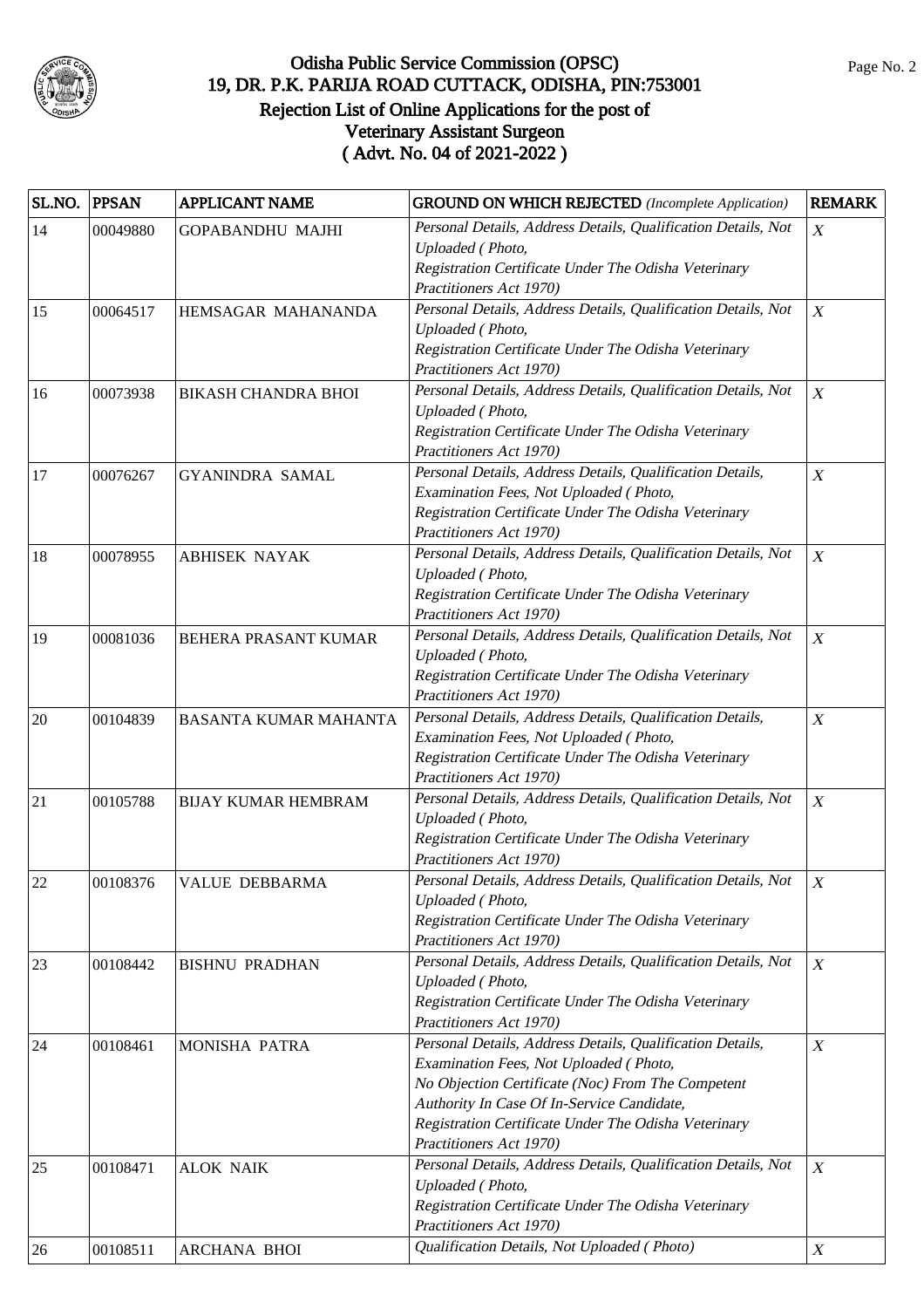

| Personal Details, Address Details, Qualification Details, Not<br>27<br>00108531<br><b>ABDUL GAYAS KHAN</b><br>Uploaded (Photo, |                  |
|--------------------------------------------------------------------------------------------------------------------------------|------------------|
|                                                                                                                                | X                |
|                                                                                                                                |                  |
| Registration Certificate Under The Odisha Veterinary                                                                           |                  |
| Practitioners Act 1970,                                                                                                        |                  |
| Sportsperson Identity Card)                                                                                                    |                  |
| Personal Details, Address Details, Qualification Details,<br>28<br>00108532<br><b>SUSANTA KUMAR ROUT</b>                       | X                |
| Examination Fees, Not Uploaded (Photo,                                                                                         |                  |
| Registration Certificate Under The Odisha Veterinary                                                                           |                  |
| Practitioners Act 1970)                                                                                                        |                  |
| Personal Details, Address Details, Qualification Details,<br>29<br>00108535<br><b>AMRITA PRITAM</b>                            | $\boldsymbol{X}$ |
| Examination Fees, Not Uploaded (Photo,                                                                                         |                  |
| Registration Certificate Under The Odisha Veterinary                                                                           |                  |
| Practitioners Act 1970)                                                                                                        |                  |
| Personal Details, Address Details, Qualification Details, Not<br>30<br>00108537<br>HARISH DHOBA                                | $\boldsymbol{X}$ |
| Uploaded (Photo,                                                                                                               |                  |
| Registration Certificate Under The Odisha Veterinary                                                                           |                  |
| Practitioners Act 1970)                                                                                                        |                  |
| Personal Details, Address Details, Qualification Details, Not<br>31<br>00108541<br>CHANDRAKANTA HARPAL                         | $\boldsymbol{X}$ |
| Uploaded (Photo,                                                                                                               |                  |
| Registration Certificate Under The Odisha Veterinary                                                                           |                  |
| Practitioners Act 1970)                                                                                                        |                  |
| Personal Details, Address Details, Qualification Details,<br>32<br>00108543<br><b>ARABINDA DAS</b>                             | $\boldsymbol{X}$ |
| Examination Fees, Not Uploaded (Photo,                                                                                         |                  |
| Registration Certificate Under The Odisha Veterinary                                                                           |                  |
| Practitioners Act 1970)                                                                                                        |                  |
| Personal Details, Address Details, Qualification Details, Not<br>33<br>00108547<br><b>JAGANNATH TARAI</b>                      | $\boldsymbol{X}$ |
| Uploaded (Photo,                                                                                                               |                  |
| Registration Certificate Under The Odisha Veterinary                                                                           |                  |
| Practitioners Act 1970)                                                                                                        |                  |
| Personal Details, Address Details, Qualification Details, Not<br>00108548<br>DEEPAK RAY DEEPAK RAY<br>34                       | X                |
| Uploaded (Photo,                                                                                                               |                  |
| Registration Certificate Under The Odisha Veterinary                                                                           |                  |
| Practitioners Act 1970,                                                                                                        |                  |
| Sportsperson Identity Card)                                                                                                    |                  |
| Personal Details, Address Details, Qualification Details, Not<br>00108550<br>35<br><b>ABINASH SAHOO</b>                        | $\boldsymbol{X}$ |
| Uploaded (Photo,                                                                                                               |                  |
| Registration Certificate Under The Odisha Veterinary<br>Practitioners Act 1970)                                                |                  |
| Personal Details, Address Details, Qualification Details,                                                                      |                  |
| 36<br>00108552<br>HARIHAR BISWAL                                                                                               | X                |
| Examination Fees, Not Uploaded (Photo,                                                                                         |                  |
| Registration Certificate Under The Odisha Veterinary<br>Practitioners Act 1970)                                                |                  |
| Personal Details, Address Details, Qualification Details,                                                                      |                  |
| 37<br>00108553<br>RAJARAM MOHANTY<br>Examination Fees, Not Uploaded (Photo,                                                    | $\boldsymbol{X}$ |
| Registration Certificate Under The Odisha Veterinary                                                                           |                  |
| Practitioners Act 1970)                                                                                                        |                  |
| Personal Details, Address Details, Qualification Details, Not                                                                  |                  |
| 38<br>00108555<br>HARJIT KUMAR BEHERA<br>Uploaded (Photo,                                                                      | X                |
| Registration Certificate Under The Odisha Veterinary                                                                           |                  |
| Practitioners Act 1970)                                                                                                        |                  |
| Personal Details, Address Details, Qualification Details,                                                                      | $\boldsymbol{X}$ |
| 00108558<br>39<br>ABHISHEK SAMANTARAY<br>Examination Fees, Not Uploaded (Photo,                                                |                  |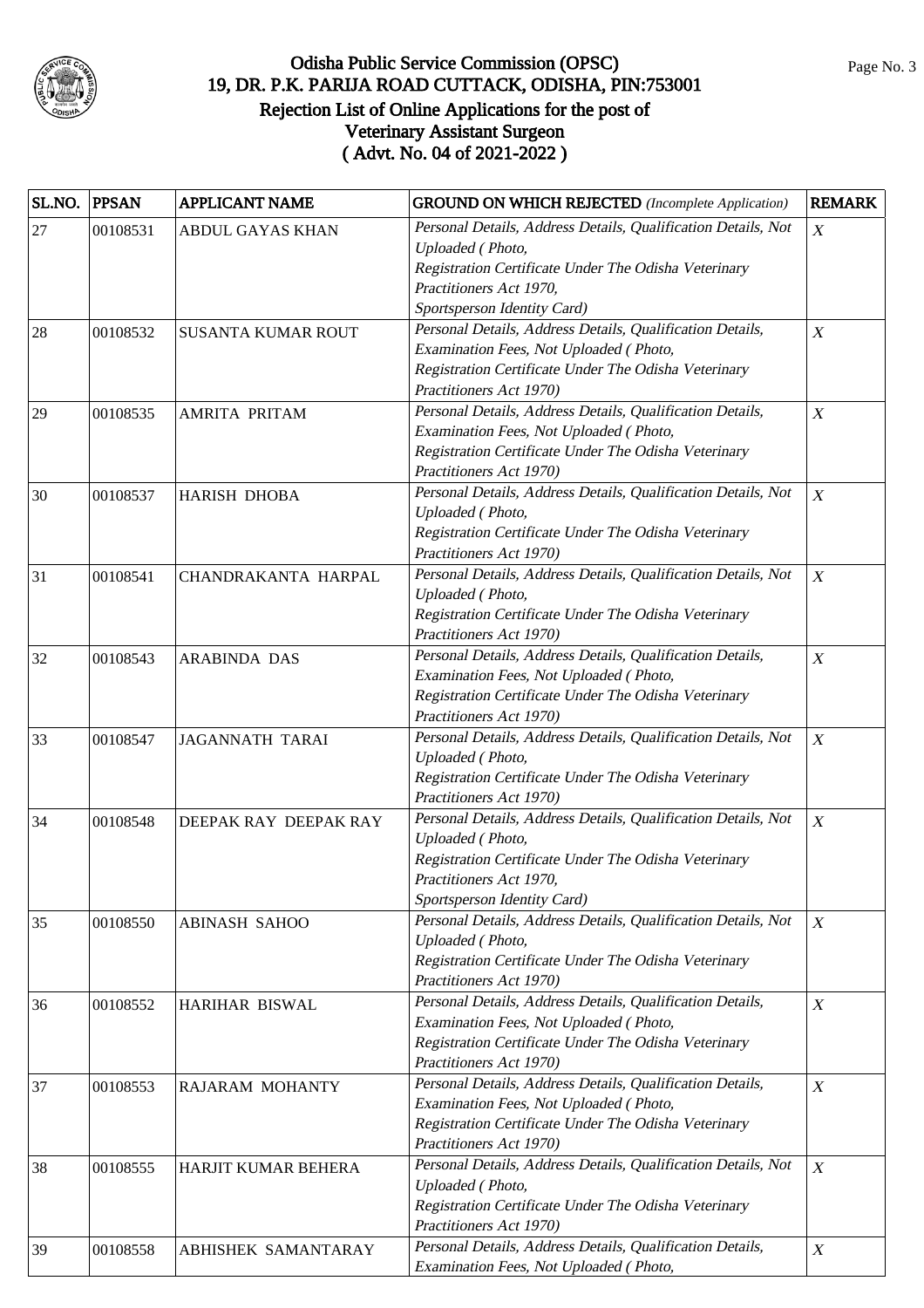

| SL.NO. | <b>PPSAN</b> | <b>APPLICANT NAME</b>   | <b>GROUND ON WHICH REJECTED</b> (Incomplete Application)      | <b>REMARK</b>    |
|--------|--------------|-------------------------|---------------------------------------------------------------|------------------|
|        |              |                         | Registration Certificate Under The Odisha Veterinary          |                  |
|        |              |                         | Practitioners Act 1970)                                       |                  |
| 40     | 00108559     | SIBA PRASAD SAHOO       | Personal Details, Address Details, Qualification Details,     | $\boldsymbol{X}$ |
|        |              |                         | Examination Fees, Not Uploaded (Photo,                        |                  |
|        |              |                         | Registration Certificate Under The Odisha Veterinary          |                  |
|        |              |                         | Practitioners Act 1970)                                       |                  |
| 41     | 00108567     | <b>BARSHARANI ROUT</b>  | Personal Details, Address Details, Qualification Details,     | $\boldsymbol{X}$ |
|        |              |                         | Examination Fees, Not Uploaded (Photo,                        |                  |
|        |              |                         | Registration Certificate Under The Odisha Veterinary          |                  |
|        |              |                         | Practitioners Act 1970)                                       |                  |
| 42     | 00108568     | <b>DEEPAK PRADHAN</b>   | Personal Details, Address Details, Qualification Details, Not | X                |
|        |              |                         | Uploaded (Photo,                                              |                  |
|        |              |                         | Registration Certificate Under The Odisha Veterinary          |                  |
|        |              |                         | Practitioners Act 1970)                                       |                  |
|        |              |                         | Personal Details, Address Details, Qualification Details, Not | $\boldsymbol{X}$ |
| 43     | 00108569     | <b>SASMITA NAIK</b>     | Uploaded (Photo,                                              |                  |
|        |              |                         | Registration Certificate Under The Odisha Veterinary          |                  |
|        |              |                         | Practitioners Act 1970)                                       |                  |
|        |              |                         | Personal Details, Address Details, Qualification Details, Not |                  |
| 44     | 00108576     | <b>BIBHUTI KUANR</b>    | Uploaded (Photo,                                              | $\boldsymbol{X}$ |
|        |              |                         | Registration Certificate Under The Odisha Veterinary          |                  |
|        |              |                         | Practitioners Act 1970)                                       |                  |
|        |              |                         |                                                               |                  |
| 45     | 00108581     | LORAL PRIYADARSHAN      | Personal Details, Address Details, Qualification Details,     | $\boldsymbol{X}$ |
|        |              | <b>SAHOO</b>            | Examination Fees, Not Uploaded (Photo,                        |                  |
|        |              |                         | Registration Certificate Under The Odisha Veterinary          |                  |
|        |              |                         | Practitioners Act 1970)                                       |                  |
| 46     | 00108582     | RUSHIKESH PRALHAD AHIRE | Personal Details, Address Details, Qualification Details, Not | $\boldsymbol{X}$ |
|        |              |                         | Uploaded (Photo,                                              |                  |
|        |              |                         | Registration Certificate Under The Odisha Veterinary          |                  |
|        |              |                         | Practitioners Act 1970)                                       |                  |
| 47     | 00108584     | <b>JEMOLIA BHUYAN</b>   | Personal Details, Address Details, Qualification Details, Not | $\boldsymbol{X}$ |
|        |              |                         | Uploaded (Photo,                                              |                  |
|        |              |                         | Registration Certificate Under The Odisha Veterinary          |                  |
|        |              |                         | Practitioners Act 1970)                                       |                  |
| 48     | 00108592     | SIBRUTA NAG             | Personal Details, Address Details, Qualification Details, Not | X                |
|        |              |                         | Uploaded (Photo,                                              |                  |
|        |              |                         | Registration Certificate Under The Odisha Veterinary          |                  |
|        |              |                         | Practitioners Act 1970)                                       |                  |
| 49     | 00108597     | MITRABHANU SAHU         | Personal Details, Address Details, Qualification Details,     | $\boldsymbol{X}$ |
|        |              |                         | Examination Fees, Not Uploaded (Photo,                        |                  |
|        |              |                         | Registration Certificate Under The Odisha Veterinary          |                  |
|        |              |                         | Practitioners Act 1970)                                       |                  |
| 50     | 00108599     | <b>DOLAGOBINDA</b>      | Personal Details, Address Details, Qualification Details,     | $\boldsymbol{X}$ |
|        |              | PAHADASINGHA            | Examination Fees, Not Uploaded (Photo,                        |                  |
|        |              |                         | Registration Certificate Under The Odisha Veterinary          |                  |
|        |              |                         | Practitioners Act 1970)                                       |                  |
| 51     | 00108616     | PURNA CHANDRA BIRUA     | Personal Details, Address Details, Qualification Details, Not | $\boldsymbol{X}$ |
|        |              |                         | Uploaded (Photo,                                              |                  |
|        |              |                         | Registration Certificate Under The Odisha Veterinary          |                  |
|        |              |                         | Practitioners Act 1970)                                       |                  |
| 52     | 00108618     | SAMIR KUMAR DEV         | Personal Details, Address Details, Qualification Details,     | $\boldsymbol{X}$ |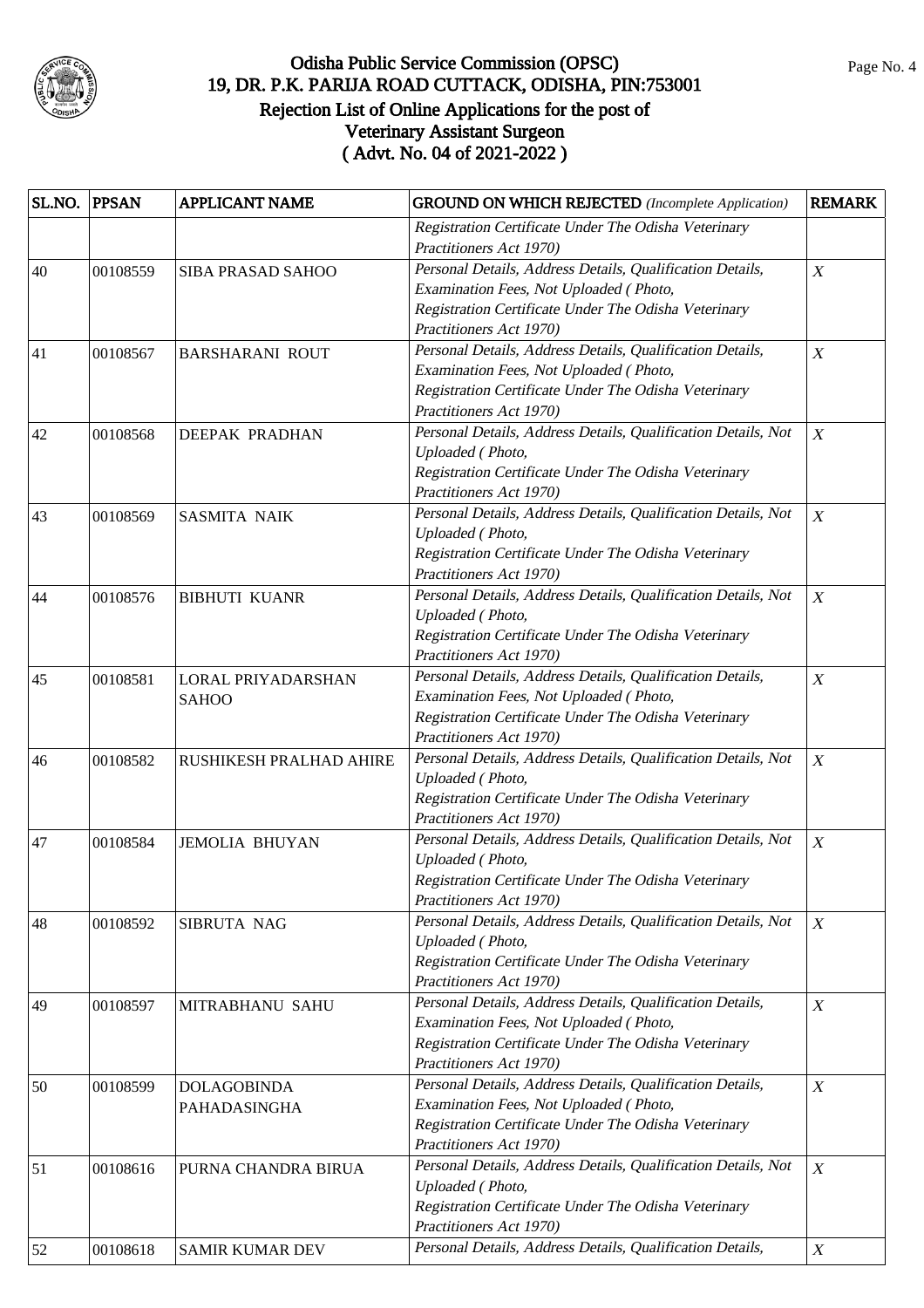

| SL.NO. | <b>PPSAN</b> | <b>APPLICANT NAME</b> | <b>GROUND ON WHICH REJECTED</b> (Incomplete Application)      | <b>REMARK</b>    |
|--------|--------------|-----------------------|---------------------------------------------------------------|------------------|
|        |              |                       | Examination Fees, Not Uploaded (Photo,                        |                  |
|        |              |                       | Registration Certificate Under The Odisha Veterinary          |                  |
|        |              |                       | Practitioners Act 1970)                                       |                  |
| 53     | 00108619     | <b>SOMU NAIK</b>      | Personal Details, Address Details, Qualification Details, Not | $\boldsymbol{X}$ |
|        |              |                       | Uploaded (Photo,                                              |                  |
|        |              |                       | Registration Certificate Under The Odisha Veterinary          |                  |
|        |              |                       | Practitioners Act 1970)                                       |                  |
| 54     | 00108623     | NIHARIKA KAUDI        | Personal Details, Address Details, Qualification Details,     | $\boldsymbol{X}$ |
|        |              |                       | Examination Fees, Not Uploaded (Photo,                        |                  |
|        |              |                       | Registration Certificate Under The Odisha Veterinary          |                  |
|        |              |                       | Practitioners Act 1970)                                       |                  |
| 55     | 00108624     | <b>ATAL MANDAL</b>    | Personal Details, Address Details, Qualification Details, Not | $\boldsymbol{X}$ |
|        |              |                       | Uploaded (Photo,                                              |                  |
|        |              |                       | Registration Certificate Under The Odisha Veterinary          |                  |
|        |              |                       | Practitioners Act 1970)                                       |                  |
| 56     | 00108626     | SRADHANJALI GURU      | Personal Details, Address Details, Qualification Details,     | $\boldsymbol{X}$ |
|        |              |                       | Examination Fees, Not Uploaded (Photo,                        |                  |
|        |              |                       | Registration Certificate Under The Odisha Veterinary          |                  |
|        |              |                       | Practitioners Act 1970)                                       |                  |
| 57     | 00108627     | <b>GIRIDHAR KALET</b> | Personal Details, Address Details, Qualification Details, Not | $\boldsymbol{X}$ |
|        |              |                       | Uploaded (Photo,                                              |                  |
|        |              |                       | Registration Certificate Under The Odisha Veterinary          |                  |
|        |              |                       | Practitioners Act 1970)                                       |                  |
| 58     | 00108628     | PUSPALATA TARAI       | Personal Details, Address Details, Qualification Details, Not | $\boldsymbol{X}$ |
|        |              |                       | Uploaded (Photo,                                              |                  |
|        |              |                       | Registration Certificate Under The Odisha Veterinary          |                  |
|        |              |                       | Practitioners Act 1970)                                       |                  |
| 59     | 00108630     | DEBIPRASAD SAHOO      | Personal Details, Address Details, Qualification Details,     | X                |
|        |              |                       | Examination Fees, Not Uploaded (Photo,                        |                  |
|        |              |                       | Registration Certificate Under The Odisha Veterinary          |                  |
|        |              |                       | Practitioners Act 1970)                                       |                  |
| 60     | 00108632     | SAGARIKA SWAIN        | Personal Details, Address Details, Qualification Details,     | $\boldsymbol{X}$ |
|        |              |                       | Examination Fees, Not Uploaded (Photo,                        |                  |
|        |              |                       | Registration Certificate Under The Odisha Veterinary          |                  |
|        |              |                       | Practitioners Act 1970)                                       |                  |
| 61     | 00108637     | MOHAN BABU POTALA     | Personal Details, Address Details, Qualification Details,     | $\boldsymbol{X}$ |
|        |              |                       | Examination Fees, Not Uploaded (Photo)                        |                  |
| 62     | 00108638     | SHYAM CHARAN HEMBRAM  | Personal Details, Address Details, Qualification Details, Not | $\boldsymbol{X}$ |
|        |              |                       | Uploaded (Photo,                                              |                  |
|        |              |                       | Registration Certificate Under The Odisha Veterinary          |                  |
|        |              |                       | Practitioners Act 1970)                                       |                  |
| 63     | 00108640     | NAMBALLA RAMYA VANI   | Personal Details, Address Details, Qualification Details,     | $\boldsymbol{X}$ |
|        |              |                       | Examination Fees, Not Uploaded (Photo,                        |                  |
|        |              |                       | Registration Certificate Under The Odisha Veterinary          |                  |
|        |              |                       | Practitioners Act 1970)                                       |                  |
| 64     | 00108641     | PADMA MAJHI           | Personal Details, Address Details, Qualification Details, Not | $\boldsymbol{X}$ |
|        |              |                       | Uploaded (Photo,                                              |                  |
|        |              |                       | Registration Certificate Under The Odisha Veterinary          |                  |
|        |              |                       | Practitioners Act 1970)                                       |                  |
| 65     | 00108642     | RASHMIBALA PATRA      | Personal Details, Address Details, Qualification Details, Not | $\boldsymbol{X}$ |
|        |              |                       | Uploaded (Photo,                                              |                  |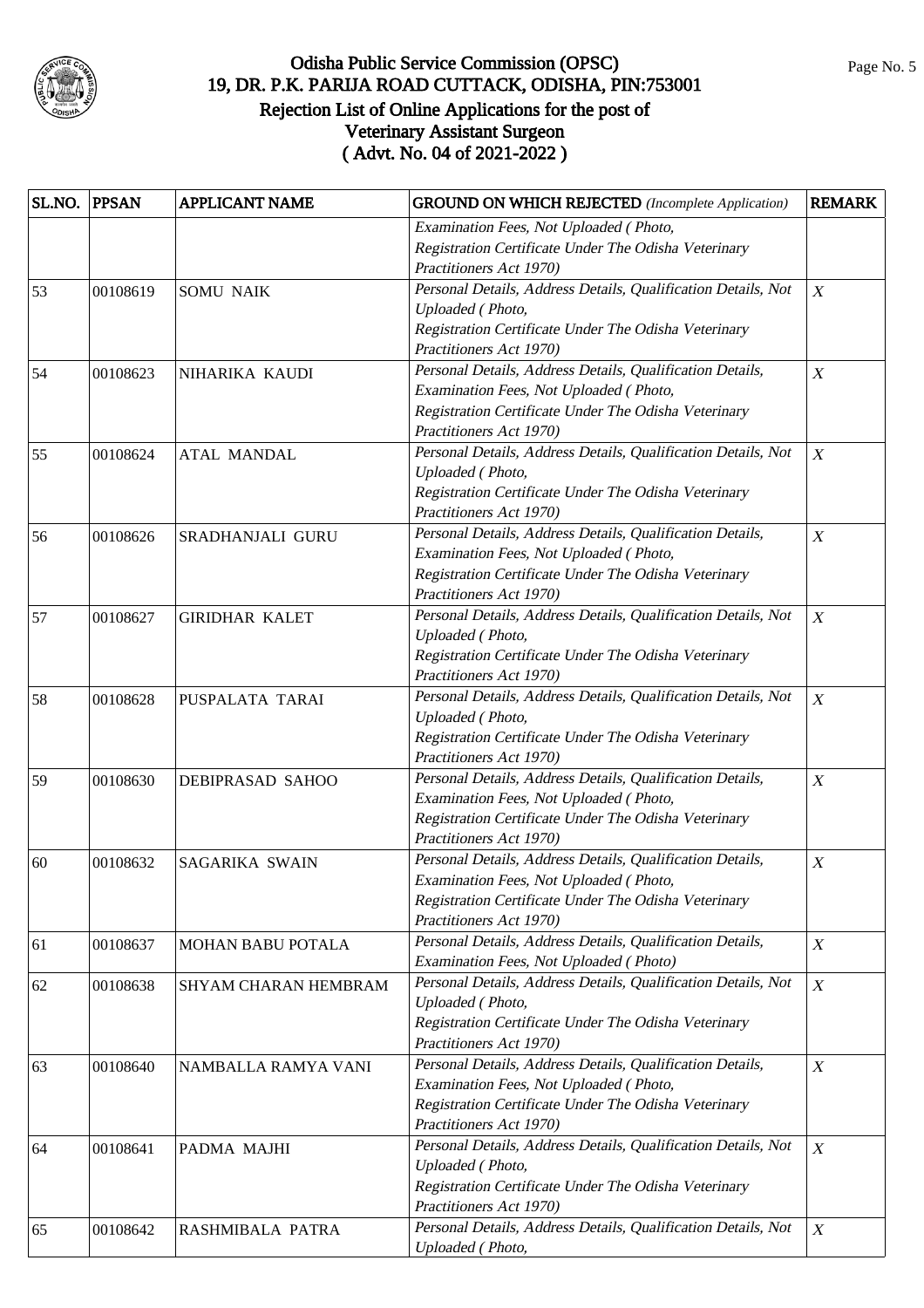

| SL.NO. | <b>PPSAN</b> | <b>APPLICANT NAME</b>  | <b>GROUND ON WHICH REJECTED</b> (Incomplete Application)      | <b>REMARK</b>    |
|--------|--------------|------------------------|---------------------------------------------------------------|------------------|
|        |              |                        | Registration Certificate Under The Odisha Veterinary          |                  |
|        |              |                        | Practitioners Act 1970)                                       |                  |
| 66     | 00108644     | <b>JAYARAM DIGI</b>    | Personal Details, Address Details, Qualification Details, Not | $\boldsymbol{X}$ |
|        |              |                        | Uploaded (Photo,                                              |                  |
|        |              |                        | Registration Certificate Under The Odisha Veterinary          |                  |
|        |              |                        | Practitioners Act 1970)                                       |                  |
| 67     | 00108646     | SUBASITA GAMANGO       | Personal Details, Address Details, Qualification Details, Not | $\boldsymbol{X}$ |
|        |              |                        | Uploaded (Photo,                                              |                  |
|        |              |                        | Registration Certificate Under The Odisha Veterinary          |                  |
|        |              |                        | Practitioners Act 1970)                                       |                  |
| 68     | 00108652     | <b>SAHIL NAIK</b>      | Personal Details, Address Details, Qualification Details,     | $\boldsymbol{X}$ |
|        |              |                        | Examination Fees, Not Uploaded (Photo,                        |                  |
|        |              |                        | Registration Certificate Under The Odisha Veterinary          |                  |
|        |              |                        | Practitioners Act 1970)                                       |                  |
| 69     | 00108653     | <b>BUDHIA SING</b>     | Personal Details, Address Details, Qualification Details, Not | $\boldsymbol{X}$ |
|        |              |                        | Uploaded (Photo,                                              |                  |
|        |              |                        | Registration Certificate Under The Odisha Veterinary          |                  |
|        |              |                        | Practitioners Act 1970)                                       |                  |
| 70     | 00108699     | <b>CHINMAYA BISWAS</b> | Personal Details, Address Details, Qualification Details, Not | $\boldsymbol{X}$ |
|        |              |                        | Uploaded (Photo,                                              |                  |
|        |              |                        | Registration Certificate Under The Odisha Veterinary          |                  |
|        |              |                        | Practitioners Act 1970)                                       |                  |
| 71     | 00108712     | MAHENDRA MOHANTA       | Personal Details, Address Details, Qualification Details,     | $\boldsymbol{X}$ |
|        |              |                        | Examination Fees, Not Uploaded (Photo,                        |                  |
|        |              |                        | Registration Certificate Under The Odisha Veterinary          |                  |
|        |              |                        | Practitioners Act 1970)                                       |                  |
| 72     | 00108715     | <b>BHIMSEN SUNA</b>    | Personal Details, Address Details, Qualification Details, Not | $\boldsymbol{X}$ |
|        |              |                        | Uploaded (Photo,                                              |                  |
|        |              |                        | Registration Certificate Under The Odisha Veterinary          |                  |
|        |              |                        | Practitioners Act 1970)                                       |                  |
| 73     | 00108739     | SIDHARTH MOHAPATRA     | Personal Details, Address Details, Qualification Details,     | $\boldsymbol{X}$ |
|        |              |                        | Examination Fees, Not Uploaded (Photo)                        |                  |
| 74     | 00108768     | AMIRA BEHERA           | Personal Details, Address Details, Qualification Details, Not | $\boldsymbol{X}$ |
|        |              |                        | Uploaded (Photo,                                              |                  |
|        |              |                        | Registration Certificate Under The Odisha Veterinary          |                  |
|        |              |                        | Practitioners Act 1970)                                       |                  |
| 75     | 00108775     | REETANJALI MISHRA      | Personal Details, Address Details, Qualification Details,     | $\boldsymbol{X}$ |
|        |              |                        | Examination Fees, Not Uploaded (Photo)                        |                  |
| 76     | 00108778     | SUSHANTA DHARUA        | Personal Details, Address Details, Qualification Details, Not | $\boldsymbol{X}$ |
|        |              |                        | Uploaded (Photo,                                              |                  |
|        |              |                        | Registration Certificate Under The Odisha Veterinary          |                  |
|        |              |                        | Practitioners Act 1970)                                       |                  |
| 77     | 00108780     | <b>RITA MANDAL</b>     | Personal Details, Address Details, Qualification Details, Not | $\boldsymbol{X}$ |
|        |              |                        | Uploaded (Photo,                                              |                  |
|        |              |                        | Registration Certificate Under The Odisha Veterinary          |                  |
|        |              |                        | Practitioners Act 1970)                                       |                  |
| 78     | 00108787     | CHATURBHUJA PUJHARI    | Personal Details, Address Details, Qualification Details,     | $\boldsymbol{X}$ |
|        |              |                        | Examination Fees, Not Uploaded (Photo,                        |                  |
|        |              |                        | Registration Certificate Under The Odisha Veterinary          |                  |
|        |              |                        | Practitioners Act 1970,                                       |                  |
|        |              |                        | Sportsperson Identity Card)                                   |                  |